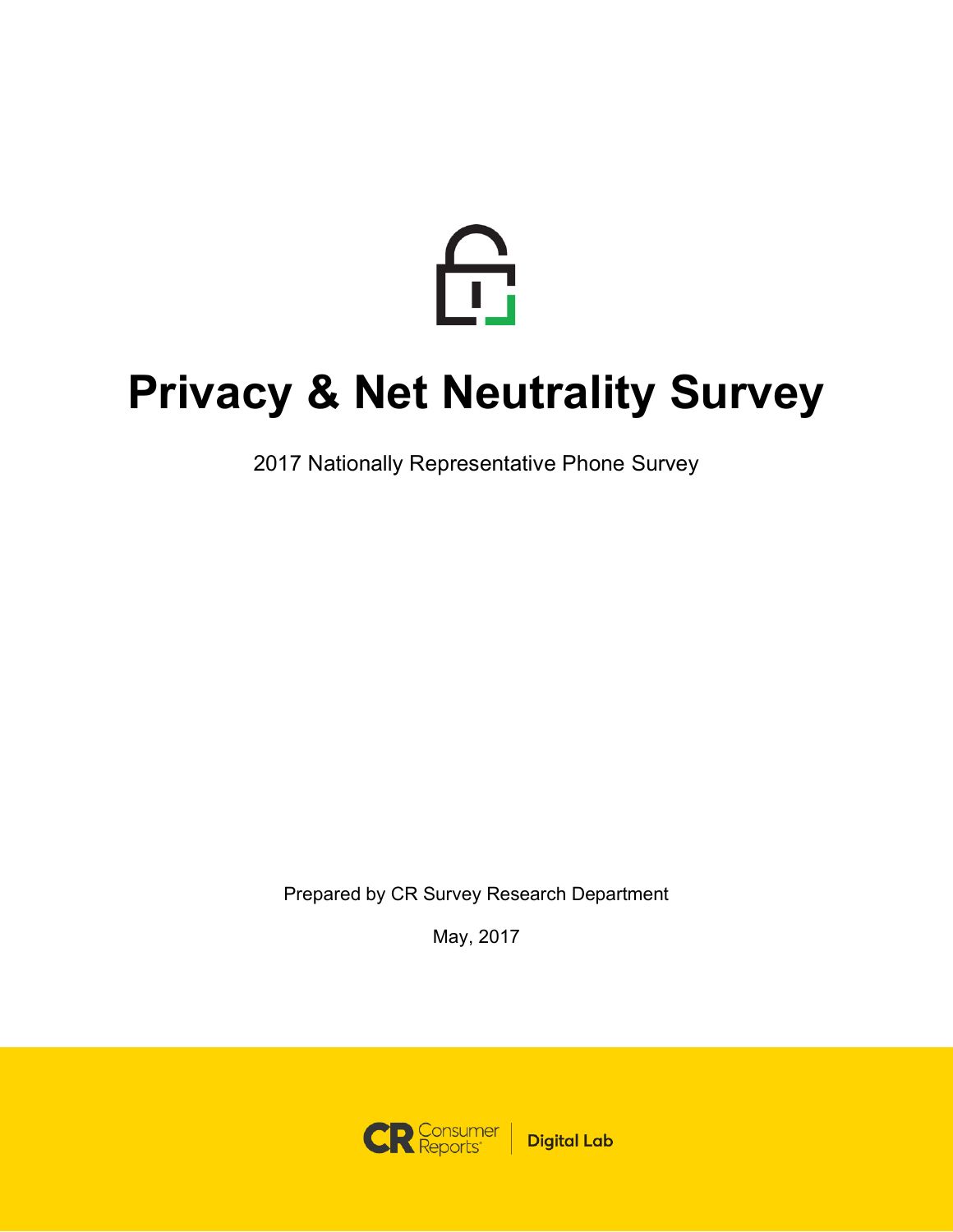### INTRODUCTION

In May 2017, the Consumer Reports National Research Center conducted a nationally representative phone survey to assess the opinions of Americans on internet privacy and net neutrality. Opinion Research Corporation (ORC) of Princeton, New Jersey administered the survey to a nationally representative sample of 1,008 U.S. residents through its CARAVAN Omnibus Survey. Respondents were selected by means of random-digit dialing and were interviewed via phone. The data were statistically weighted so that respondents in the survey are demographically and geographically representative of the U.S. population.

## REPORT HIGHLIGHTS

- When asked about internet service providers (ISPs) selling/sharing their data, six out of 10 Americans think this should not be allowed.
- Most (80%) Americans think internet companies should need their permission to share their data.
- The majority (85%) of Americans say they (not the ISP) are the rightful owner of the internet data an ISP collects from them.
- When given two hypothetical net neutrality scenarios, over a third (67%) of Americans oppose an ISP blocking a competing movie streaming service, and many (62%) Americans oppose an ISP downgrading (streaming in poorer quality) competing movie streaming services.

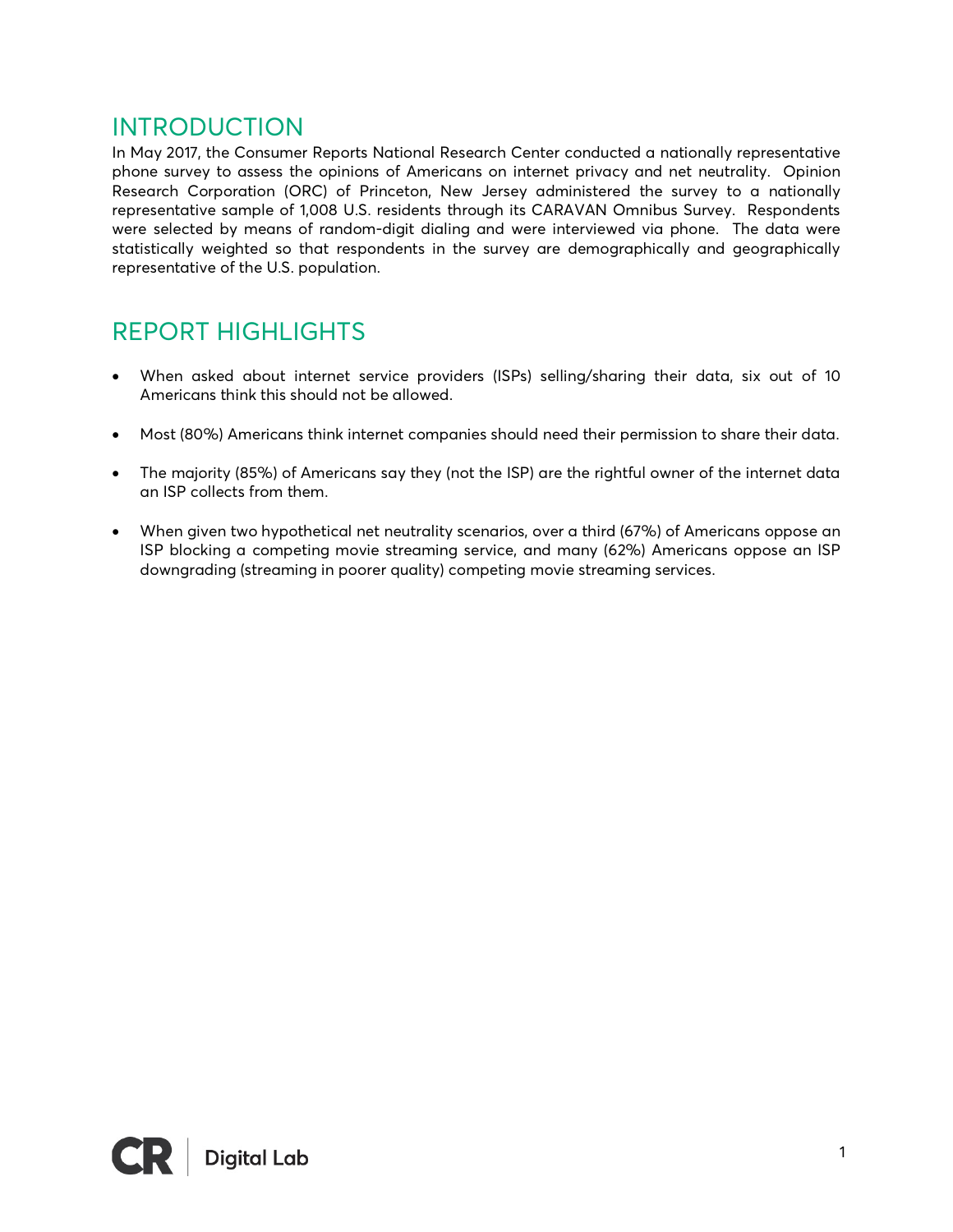# INTERNET DATA USAGE

#### MANY AMERICANS SAY INTERNET SERVICE PROVIDERS SHOULD NOT BE ALLOWED TO SELL OR SHARE THEIR DATA

When asked about internet service providers (ISPs) selling/sharing their data, six out of 10 Americans say this should not be allowed. A notable percentage (15%) of consumers think this is okay, as long as they are able to opt out without penalty.



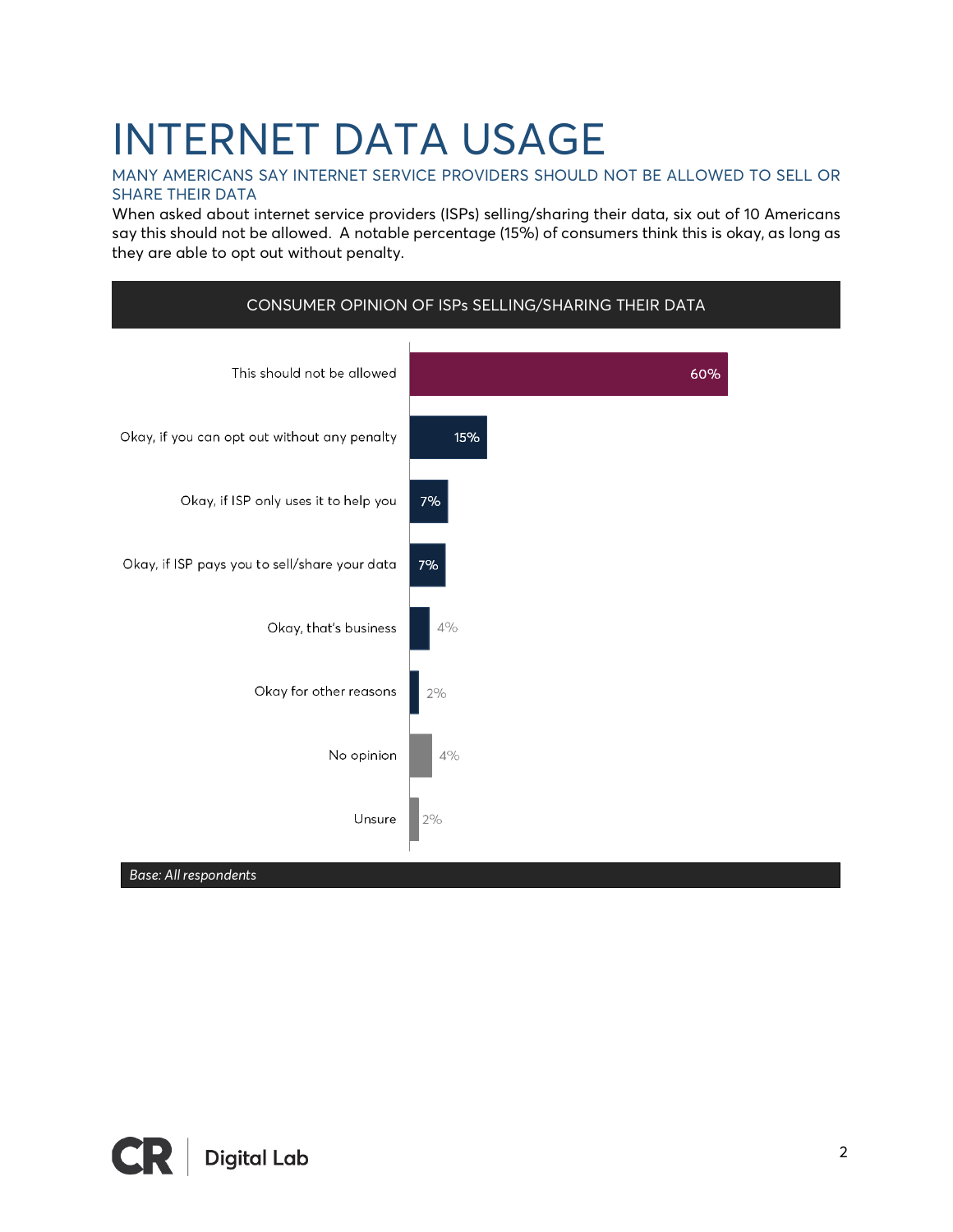MOST AMERICANS THINK INTERNET COMPANIES SHOULD GET PERMISSION TO SHARE THEIR DATA

Most (80%) Americans think internet companies should need to get their permission to share their data.



#### MOST AMERICANS THINK THEY OWN THEIR INTERNET DATA

The majority (85%) of Americans say they are the rightful owner of the internet data ISPs collect from them.

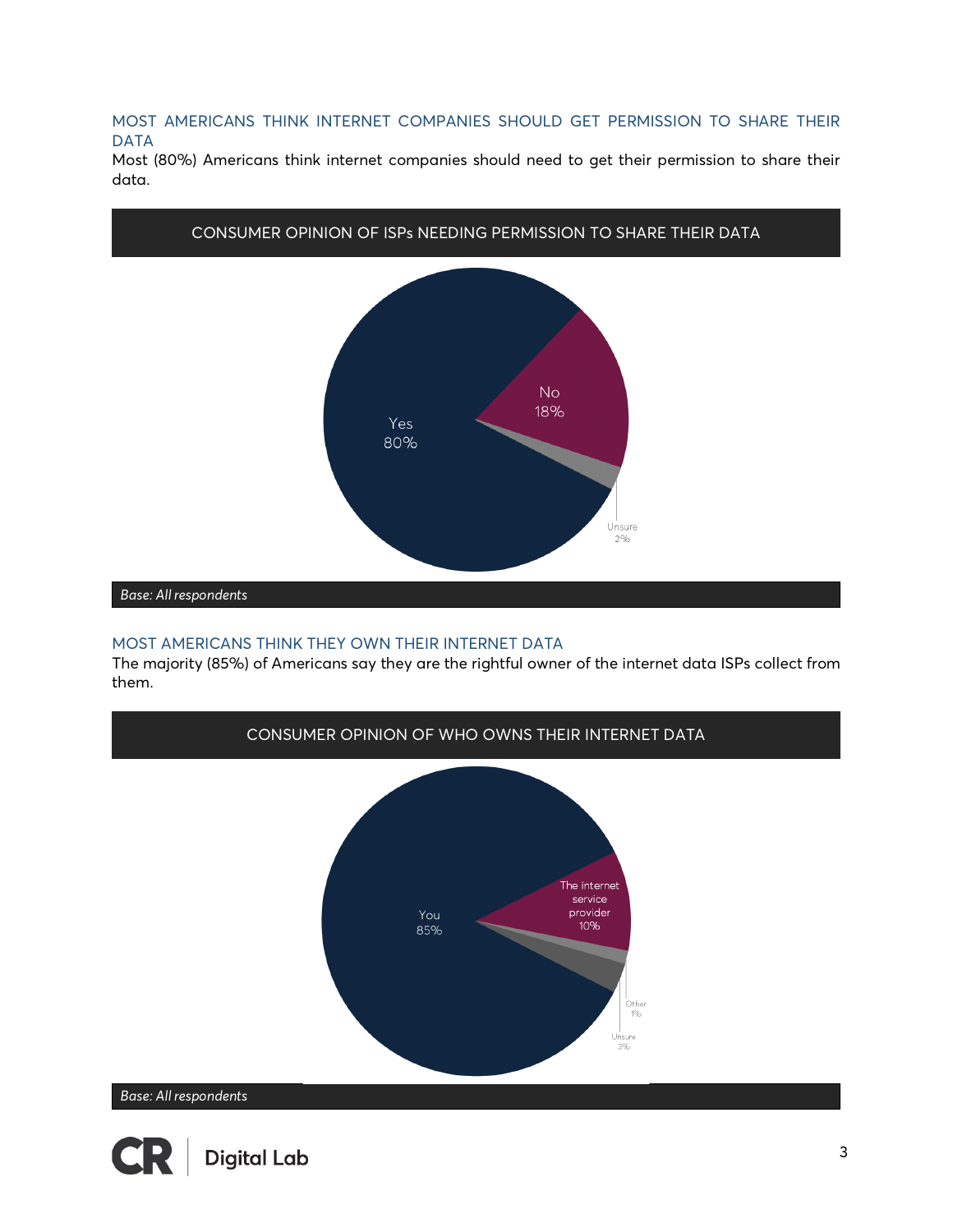# NET NEUTRALITY

#### MANY AMERICANS OPPOSE ISPs BLOCKING COMPETING MOVIE STREAMING SERVICES

Respondents were given the following scenario: *Suppose your friend in another town signed up for a new online service for streaming movies, but you can't get access to this new service because your internet service provider blocked it. They blocked it because they want to promote their own movie streaming service.* Over two-thirds say this practice should not be allowed. About one in 10 say "this practice is okay, that's business."



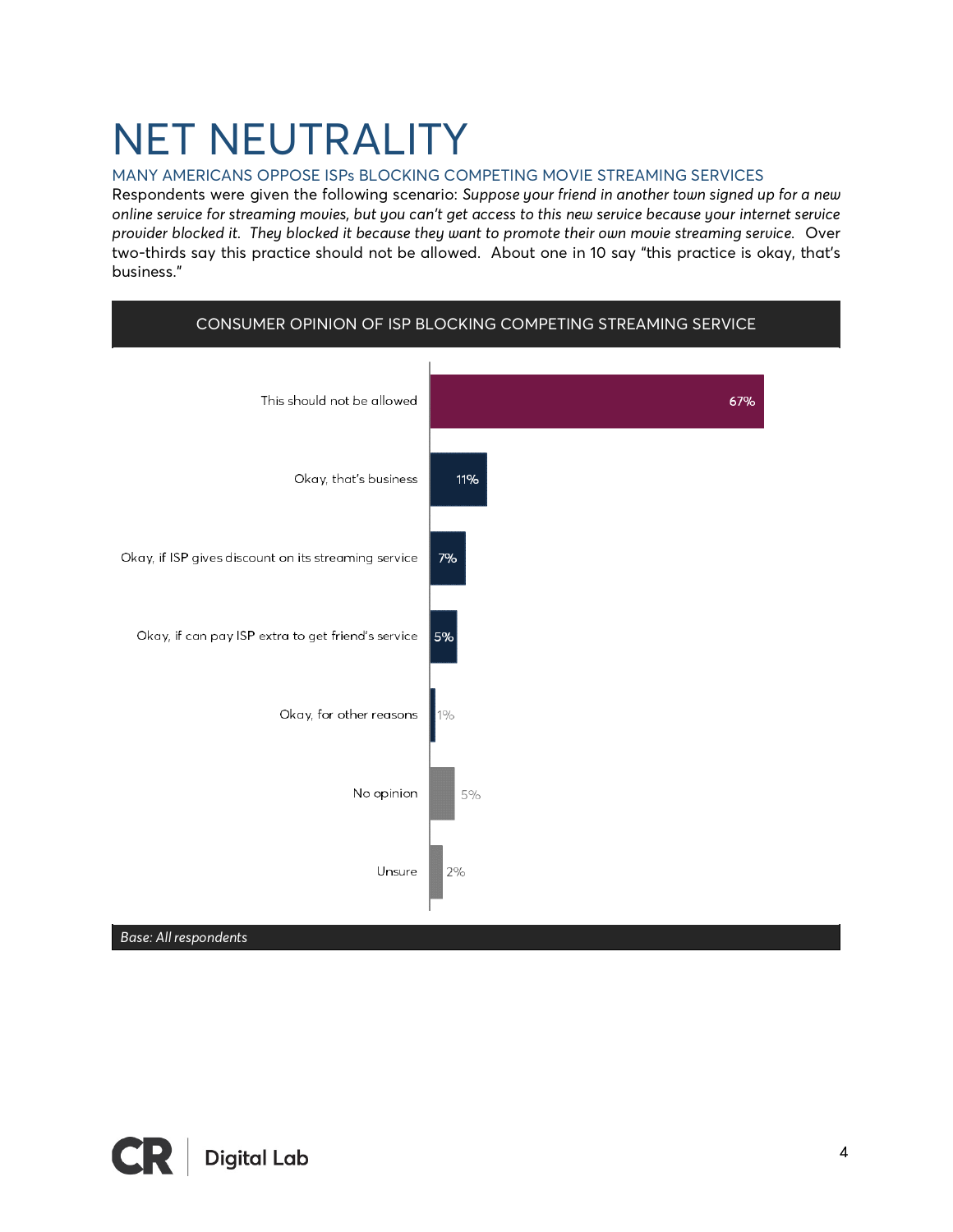#### MANY AMERICANS OPPOSE ISPs DOWNGRADING COMPETING MOVIE STREAMING SERVICES

Respondents were given the following scenario: *Suppose your ISP starts its own online service for streaming movies and it wants to encourage people to sign up. To do this, they stream movies on their new service using the newest technology and the movies look great. However, now movies on other streaming services look worse than they used to. It turns out that if these other streaming services want you to see top-quality versions of their movies, they have to pay the ISP a fee. And that could be passed on to consumers.* Many (62%) say this practice should not be allowed. A notable percentage say that this is okay/business (14%) or that this is okay, as long as the ISP gives a discount on its service (14%).



#### CONSUMER OPINION OF ISP DOWNGRADING COMPETING STREAMING SERVICE